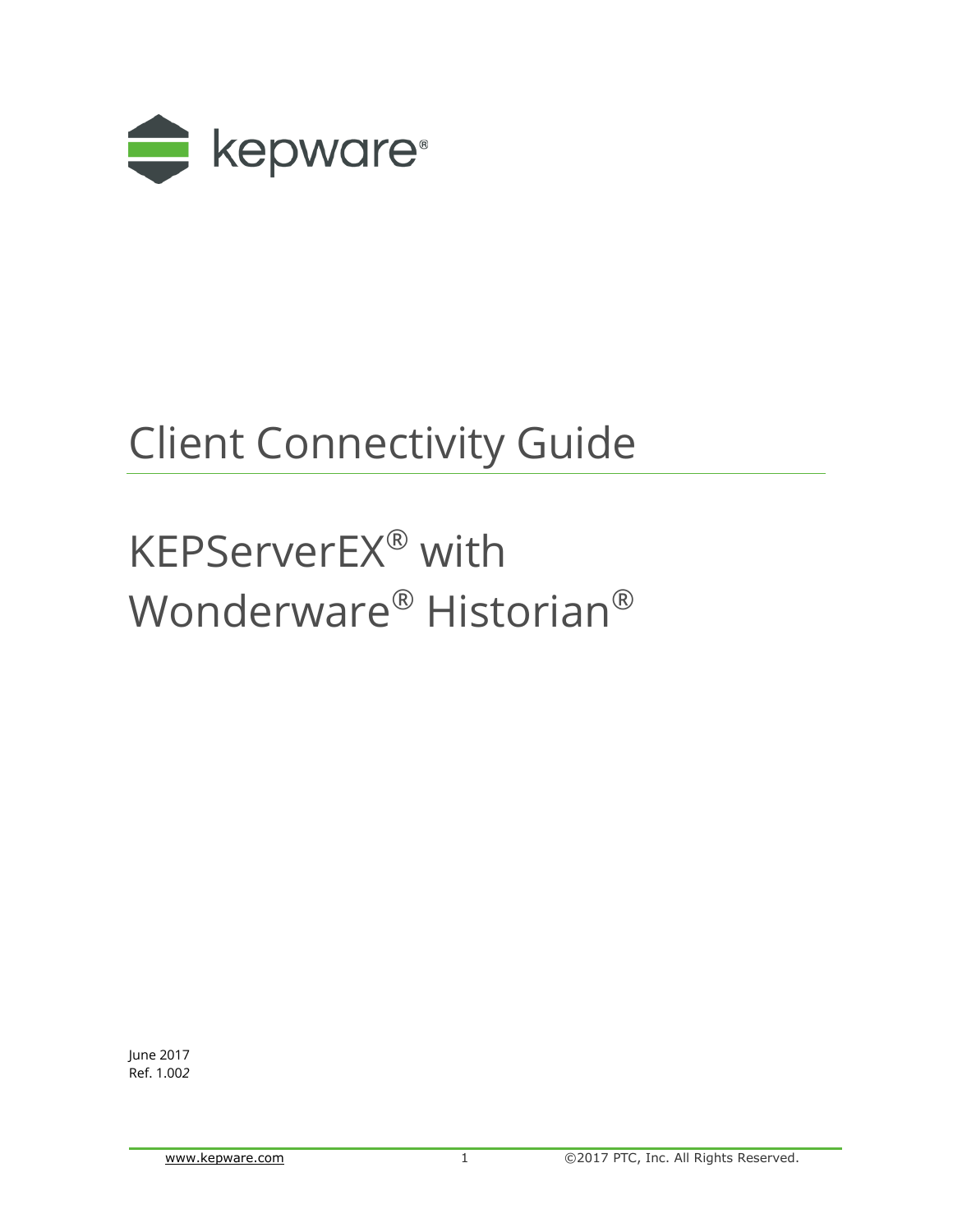## **Table of Contents**

| 1. |     |  |  |
|----|-----|--|--|
|    | 1.1 |  |  |
|    | 1.2 |  |  |
| 2. |     |  |  |
|    | 2.1 |  |  |
|    | 2.2 |  |  |
| 3. |     |  |  |
|    | 3.1 |  |  |
|    | 3.2 |  |  |
|    | 3.3 |  |  |
|    | 3.4 |  |  |
| 4. |     |  |  |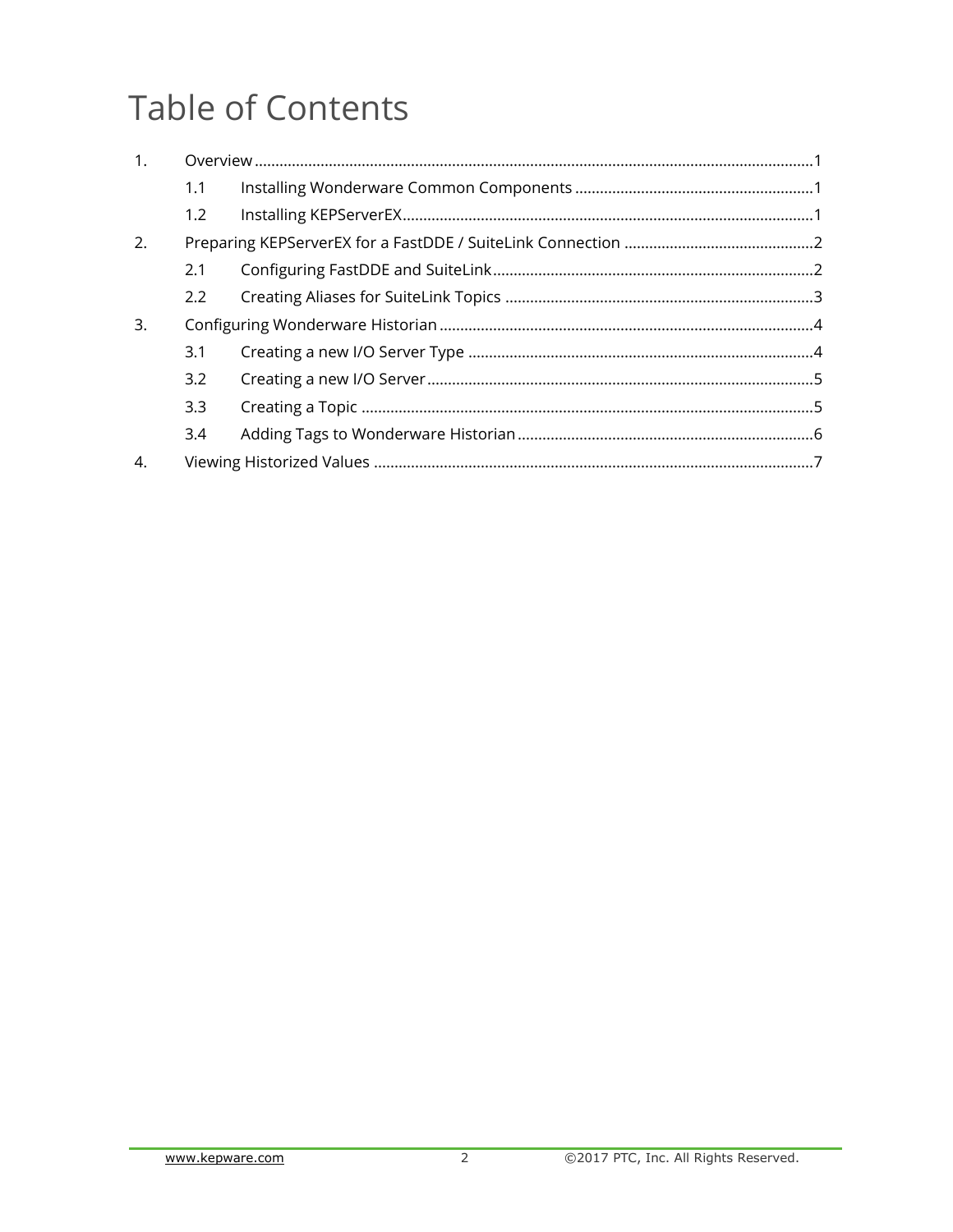### <span id="page-2-0"></span>**1. Overview**

This guide demonstrates how to establish a connection between the KEPServerEX® data server and Wonderware® Historian®.

**Note:** For this guide, Historian version 2014R2SP1 and KEPServerEX version 6.1 are installed locally (on the same PC).

Wonderware Historian is able to act as a SuiteLink client to get data from a SuiteLink Server. SuiteLink protocol was developed by Wonderware and uses a TCP/IP based communication protocol. SuiteLink places a time stamp and quality indicator on all data values delivered to VTQ-aware peers, such as KEPServerEX.

KEPServerEX can be configured as a SuiteLink server, providing data to one or more Historian instances.

#### <span id="page-2-1"></span>1.1 Installing Wonderware Common Components

The Wonderware Common Components must be installed on the same computer as KEPServerEX. Wonderware Common Components are automatically installed with any Wonderware software product, so these instructions can only be followed if Wonderware software is not already installed.

If you plan to use Kepware products on the same PC as Wonderware products, please, install Wonderware products first. If you plan to use KEPServerEX on a PC without Wonderware software serving data to a remote PC where Wonderware will run, then refer to the instructions below to install Wonderware Common Components on the PC that will run KEPServerEX:

- 1. Open the **Wonderware Device Integration** installation DVD.
- 2. Find the "setup.exe" file located under *DIFolders\WW\SuiteLink\2.0 SP3\SuiteLink\*.
- 3. Double-click to run the "setup.exe" installation program.
- 4. To confirm installation, verify the Common Components are installed under *<Root Drive>\Program Files (x86)\Common Files\ArchestrA*.
- **Note:** If KEPServerEX and Wonderware InTouch will run on different computers, make sure **SuiteLink port 5413** is open to enable the communication.

#### <span id="page-2-2"></span>1.2 Installing KEPServerEX

- 1. Double-click the KEPServerEX icon.
- 2. Select **Run** or **Open** to start the install. If an active content warning is displayed, click "Yes" to continue.
- 3. In the installation welcome screen, click **Next**.
- 4. In End-User License Agreement, click **I accept the terms in the License Agreement**, then click **Next**.
- 5. Continue through the installation, and adjust the settings for your environment.
- 6. In the Vertical Suite Selection, choose a vertical, Typical, or Custom options.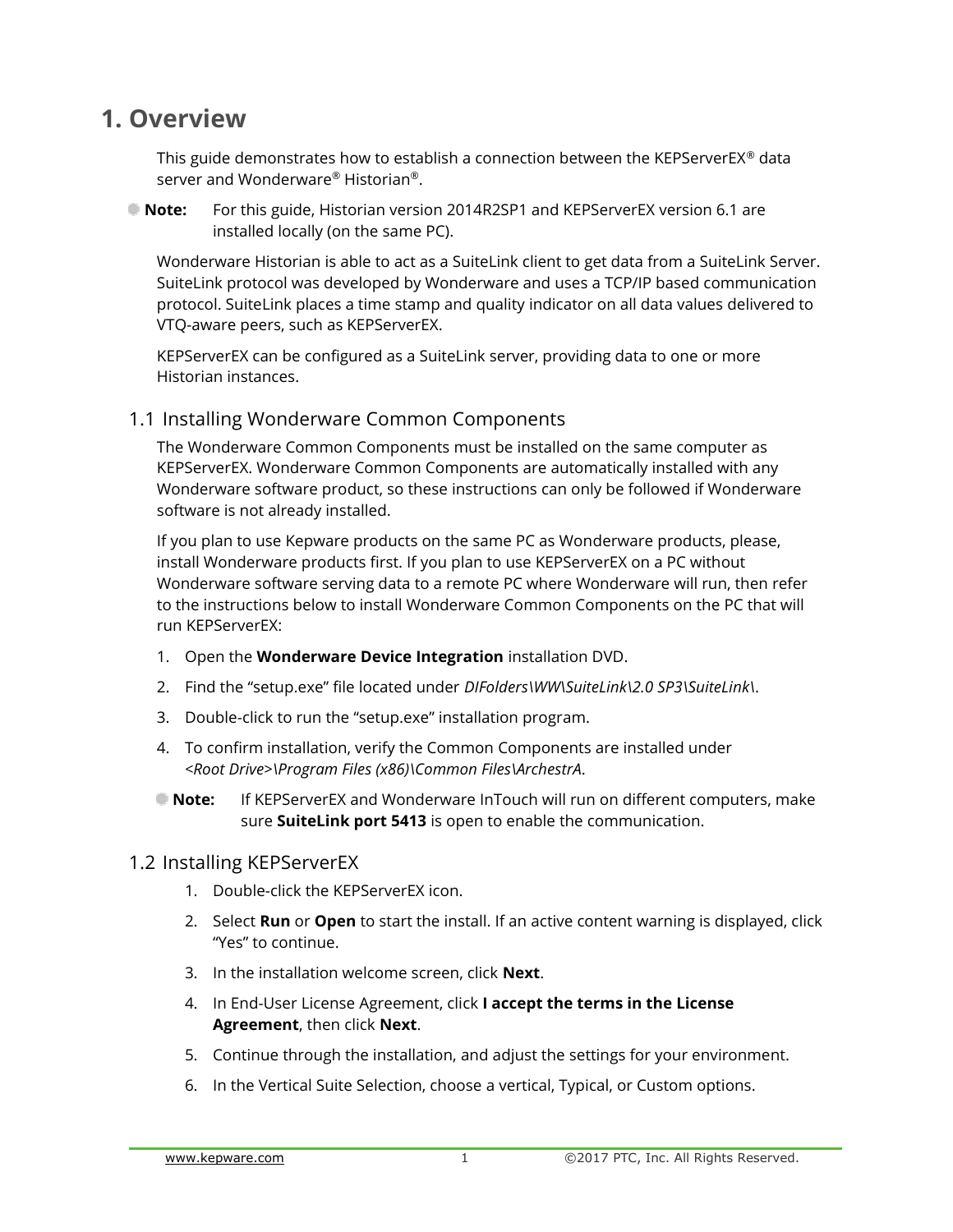- 7. In Select Features, expand the tree to view and select drivers to install.
- 8. Under Communications Server, expand **Native Client Interfaces**.
- 9. Open the Wonderware SuiteLink and FastDDE drop-down menu and select **Will be installed on local hard drive**.
- 10. Click **Next**.
- 11. Click **Install** to start the installation.

|   | <b>Select Features</b><br>Select which features are to be installed.                                                                                                                                                                                                                                                                                                                                                                                                                                                                                                  |
|---|-----------------------------------------------------------------------------------------------------------------------------------------------------------------------------------------------------------------------------------------------------------------------------------------------------------------------------------------------------------------------------------------------------------------------------------------------------------------------------------------------------------------------------------------------------------------------|
|   | <b>Feature Description</b><br><b>Full Installation</b><br><b>KEPServerEX6</b> supports<br>□ - Communications Server<br><b>Wonderware Corporation's</b><br><b>Communication Drivers</b><br>Suitel ink and FastDDF which<br>Native Client Interfaces<br>simplifies the task of connecting with<br>Dynamic Data Exchang<br>Wonderware's In Touch application.<br>$x -$ OPC NET<br>Wonderware SuiteLink and FastDDE<br>D - Plug-Ins<br>X - Hardware Key<br><b>OPC Quick Client</b><br>X → Examples and Documentation<br>This feature requires 220KB on your<br>hard drive |
| ₹ | Ш<br>⋋                                                                                                                                                                                                                                                                                                                                                                                                                                                                                                                                                                |

## <span id="page-3-0"></span>**2. Preparing KEPServerEX for a FastDDE / SuiteLink Connection**

Wonderware provides connectivity to third-party servers like KEPServerEX through FastDDE and SuiteLink. To create FastDDE and SuiteLink connections to KEPServerEX, follow the instructions below.

Complete the following steps before continuing:

- Configure KEPServerEX. Select the appropriate driver and settings or run the **Simulation Driver Demo** included with KEPServerEX. The Simulation Driver Demo project is used for all examples in this guide.
- Start KEPServerEX and load the Simulation Driver Demo project. Once the server project has been loaded, open the Runtime menu on the main menu bar, and verify that the server project is connected.

#### <span id="page-3-1"></span>2.1 Configuring FastDDE and SuiteLink

- 1. In the KEPServerEX User Interface, right-click **Project** and select **Properties**.
- 2. Select the tab (visible if Wonderware is installed).

**Important:** If the FastDDE/SuiteLink tab is not available, install the Wonderware Common Components on the same machine as KEPServerEX. The SuiteLink connections to the server cannot function without the components.

- 3. Verify that **Enable FastDDE/SuiteLink connections to the server** is checked.
	- **Tips**:
		- a. The Application Name may be changed, but this example uses the default "server runtime" name.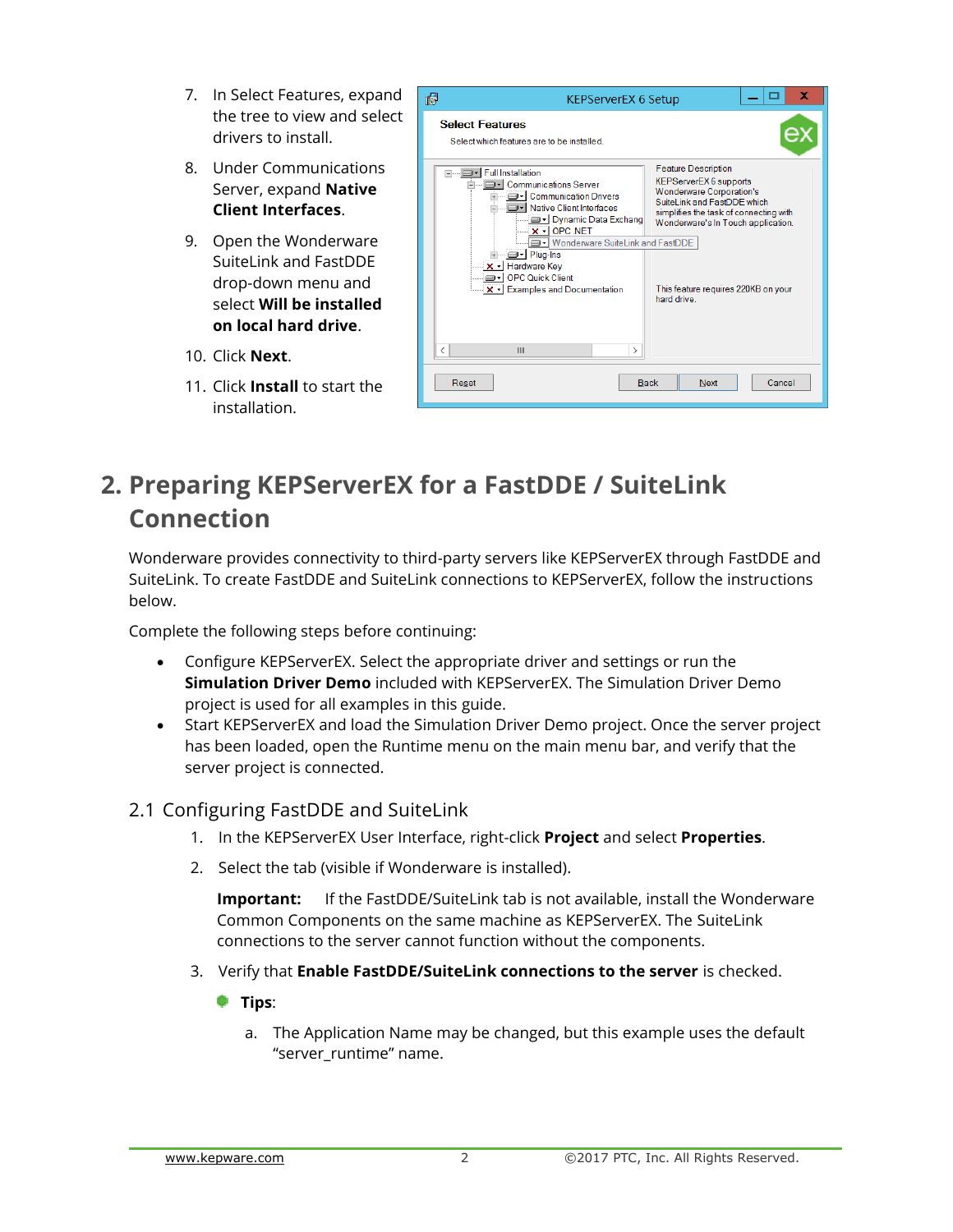b. KEPServerEX version 4 used application name "servermain," which can be entered to avoid affecting Historian configurations upgrading from KEPServerEX version 4.

| 4. | In Timing,      | ex                              | x<br><b>Property Editor</b>                                |
|----|-----------------|---------------------------------|------------------------------------------------------------|
|    | change the      | <b>Property Groups</b>          | General<br>$=$                                             |
|    | client update   | General                         | Enable FastDDE/SuiteLink connections<br>Yes                |
|    |                 | <b>OPC DA</b>                   | <b>Application name</b><br>server_runtime                  |
|    | rate if         | <b>OPC UA</b>                   | <b>Timing</b><br>$=$<br>100<br>Client update interval (ms) |
|    | desired, or     | <b>DDE</b><br>FastDDE/SuiteLink |                                                            |
|    | leave it at the | <b>OPCAE</b><br><b>OPC HDA</b>  |                                                            |
|    | default rate    | ThingWorx                       |                                                            |
|    | (100 ms). This  |                                 |                                                            |
|    | setting may     |                                 |                                                            |
|    | be changed      |                                 |                                                            |
|    | at any time.    |                                 |                                                            |
| 5. | Click OK.       |                                 |                                                            |
|    |                 |                                 | <b>OK</b><br><b>Defaults</b><br>Help<br>Cancel<br>Apply    |

To confirm that any SuiteLink client can access KEPServerEX, run the following command in a MS-DOS window from the PC where Wonderware InTouch will run:

| $\blacksquare$          | Administrator: C:\Windows\system32\cmd.exe                                                                                                                                    |   |
|-------------------------|-------------------------------------------------------------------------------------------------------------------------------------------------------------------------------|---|
|                         | Microsoft Windows [Uersion 6.3.9600]<br>$(c)$ 2013 Microsoft Corporation. All rights reserved.                                                                                | Ξ |
| C:\Users\Administrator> | C:\Users\Administrator>slsping localhost server_runtime<br>SUCCESS! server runtime Speaks SuiteLink (Version 2) on localhost<br>Round trip query communication time was 31 ms |   |

**Note:** If KEPServerEX is running on a different machine, substitute "localhost" with the name or IP address of the machine running KEPServerEX. If the connection is not successful, confirm that port 5413 is open on both machines.

#### <span id="page-4-0"></span>2.2 Creating Aliases for SuiteLink Topics

SuiteLink connections consist of three components: an application name, a topic, and an item. When connecting to KEPServerEX via SuiteLink, the application name can be configured in the server in Project properties. For this example we left the default string: "server\_runtime". The topic component can be specified by using server's Alias Map feature. The Alias Map has been designed to simplify the use of server data in DDE and SuiteLink client applications.

#### *For more information on topic references, refer to the "How Do I…" section of the KEPServerEX help file.*

To create an alias, follow the instructions below.

- 1. To start, open KEPServerEX and click **Aliases**.
- 2. Right-click **Aliases** and select **New Alias.**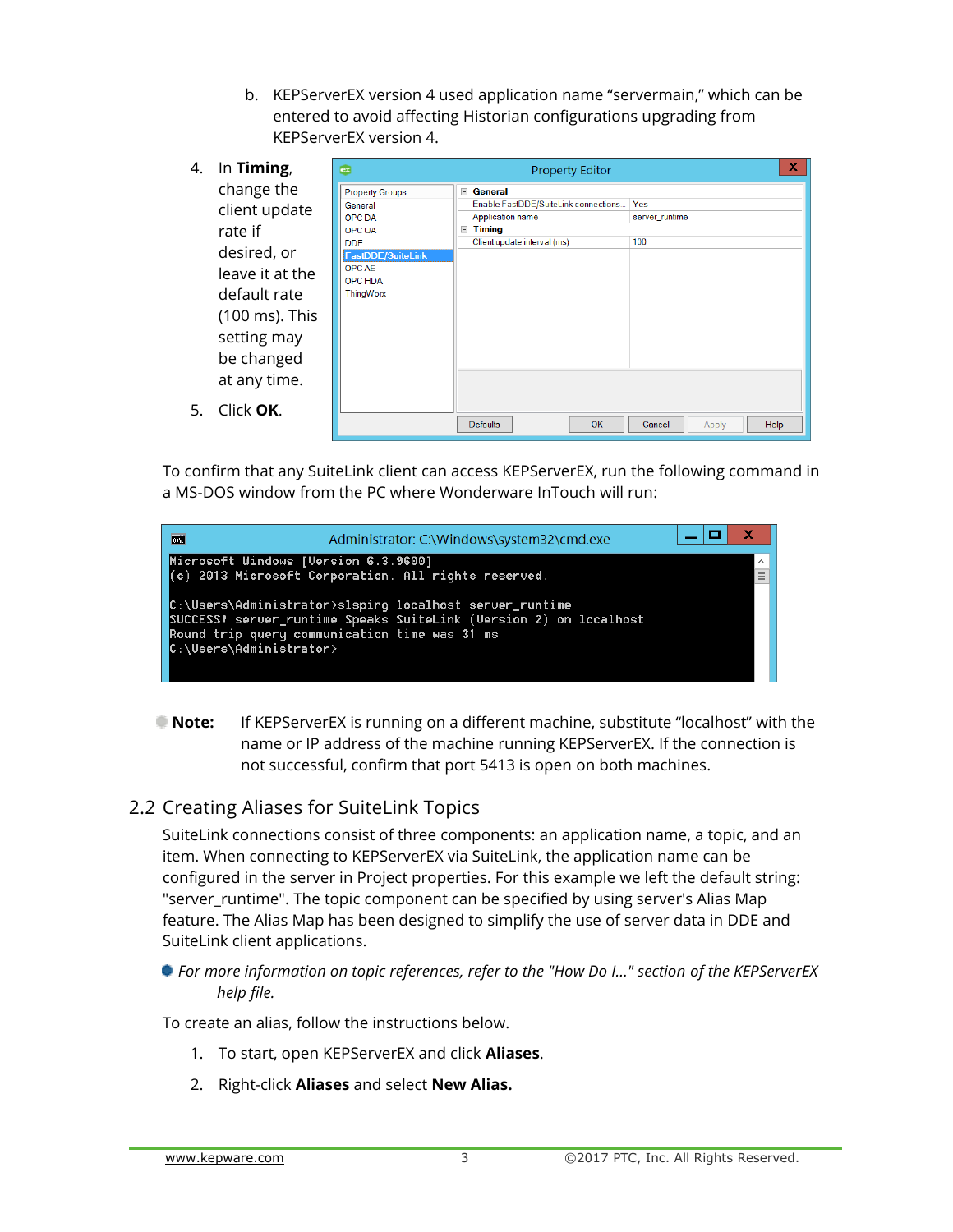- 3. Map the string "Demo" to "Simulation Examples.Functions" and click **Close**.
- **Tip**: To find the correct string to map to, click the **Browse** (…) button next to Map to" field.

| ex                                                                                                                                                                             |                          |                   | KEPServerEX 6 Configuration [Connected to Runtime] |            | е                   | x |
|--------------------------------------------------------------------------------------------------------------------------------------------------------------------------------|--------------------------|-------------------|----------------------------------------------------|------------|---------------------|---|
| File Edit View Tools Runtime Help<br>16 FR 5 T 9 1 B 2 X<br>$\overline{\text{BC}}$                                                                                             |                          |                   |                                                    |            |                     |   |
| <b>E</b> Project                                                                                                                                                               | ∧                        | <b>Alias Name</b> | Mapped To                                          |            | <b>Scan Rate</b>    |   |
| 自 (iii) Connectivity                                                                                                                                                           |                          | <b>↔ Alias1</b>   | Channel1.Device1                                   |            | 0                   |   |
| 由载 Data Type Examples<br>由载 Simulation Examples<br>ీ Aliases<br><b>Advanced Tags</b><br>白公 Alarms & Events<br><b>R</b> Add Area<br>Data Logger<br>E-<br><b>b</b> Add Log Group | $\equiv$<br>$\checkmark$ | <b>↔</b> Demo     | Simulation Examples.Functions                      |            | $\Omega$            |   |
| Date<br>Time                                                                                                                                                                   | Source                   | Event             |                                                    |            |                     |   |
|                                                                                                                                                                                |                          |                   |                                                    |            |                     |   |
| Ready                                                                                                                                                                          |                          |                   | Default User                                       | Clients: 0 | Active tags: 0 of 0 | A |

#### **Notes:**

- 1. The aliased strings referenced above are from the server project "Simulation Driver Demo."
- 2. To change an existing alias, right-click the alias and select **Properties**.

## <span id="page-5-0"></span>**3. Configuring Wonderware Historian**

Wonderware Historian will act as the SuiteLink client to KEPServerEX. In Wonderware Historian, users must define the application serving the data and tags to be historized.

#### <span id="page-5-1"></span>3.1 Creating a new I/O Server Type

- 1. Select **Start | Programs | Wonderware | System Management Console**.
- 2. In the System Management Console, navigate to **Historian-Historian Group-**

**<ServerName>- Configuration Editor-System Configuration-Data Acquisition**, right click **I/O Server Type | New I/O Server Type**.

3. In the Application Name and Exe Name fields, type "server\_runtime", as defined in KEPServerEX project properties.

|             |                                   | x<br>New I/O Server Type         |
|-------------|-----------------------------------|----------------------------------|
| $\sqrt{10}$ | Application<br>Name:<br>Exe Name: | server_runtime<br>server_runtime |
|             | Description:                      | Data coming from KEPServerEX     |
|             | Revision:                         |                                  |
|             |                                   |                                  |
|             |                                   | Einish<br>Cancel<br>Help         |

- **Tip:** It is recommended to write a descriptive text in the Description field.
- 4. Click **Finish** to close the dialog.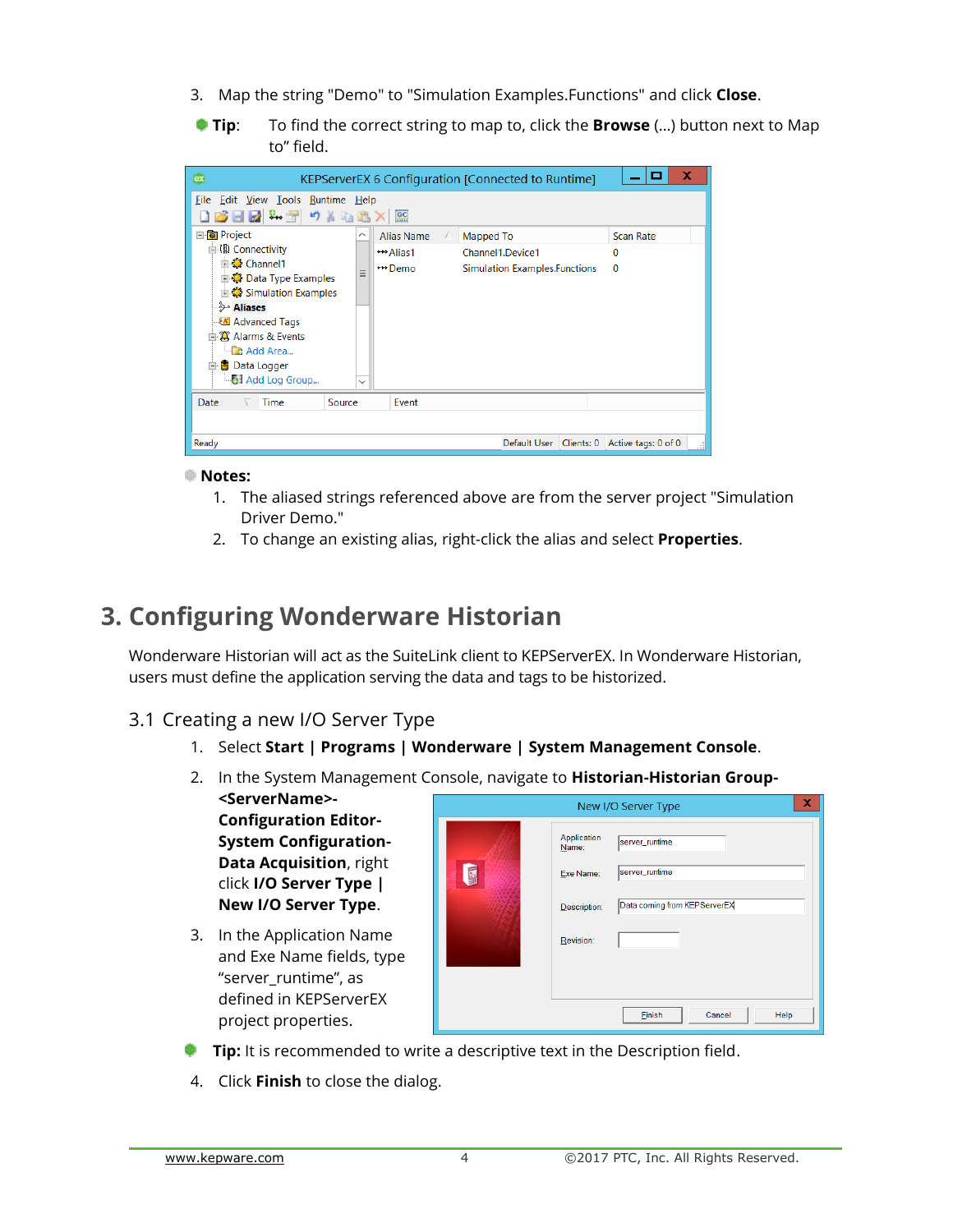- <span id="page-6-0"></span>3.2 Creating a new I/O Server
	- 1. In the System Management Console, navigate to **Historian-Historian Group- <ServerName>-Configuration Editor-System Configuration-Data Acquisition**. Select the local IDAS, which can be identified by the name of the machine.
	- 2. Right click the local IDAS and select **New I/O Server**.
	- In I/O Server Location, type the name or IP address of the machine running KEPServerEX.
	- From the I/O Server Type dropdown list, select the newly created "server\_runtime".
	- Make sure to select SuiteLink as the Protocol Type.
	- 3. Click **Finish** to close the dialog.
	- **Tip:** In this guide,

KEPServerEX and Wonderware Historian are running on the same machine, so "localhost" can also be used as the I/O Server Location.

#### <span id="page-6-1"></span>3.3 Creating a Topic

- 1. In System Management Console, right-click the recently created I/O Server and select **New Topic**.
- For the Topic Name, type "Demo", as defined in the Alias list in KEPServerEX.
- In case the data coming from KEPServerEX could have a TimeStamp in the past, enable Late Data. This will force Historian not to modify the TimeStamp of the values.

| I/O Server:                   | \\KEPWW01\server_runtime<br>Demo                     |
|-------------------------------|------------------------------------------------------|
| Topic Name:<br><b>Timeout</b> | 10<br>ms                                             |
| Late Data                     | ☑ Set To No Timeout<br>Enable Late Data<br>⊽         |
| Idle<br>60<br>Duration:       | Processing<br>120<br>seconds<br>seconds<br>Interval: |
|                               | Einish<br>Help<br>Cancel                             |

2. Click **Finish** to close the dialog.

<span id="page-6-2"></span>*For more information about Late Data, consult the Wonderware Historian documentation.*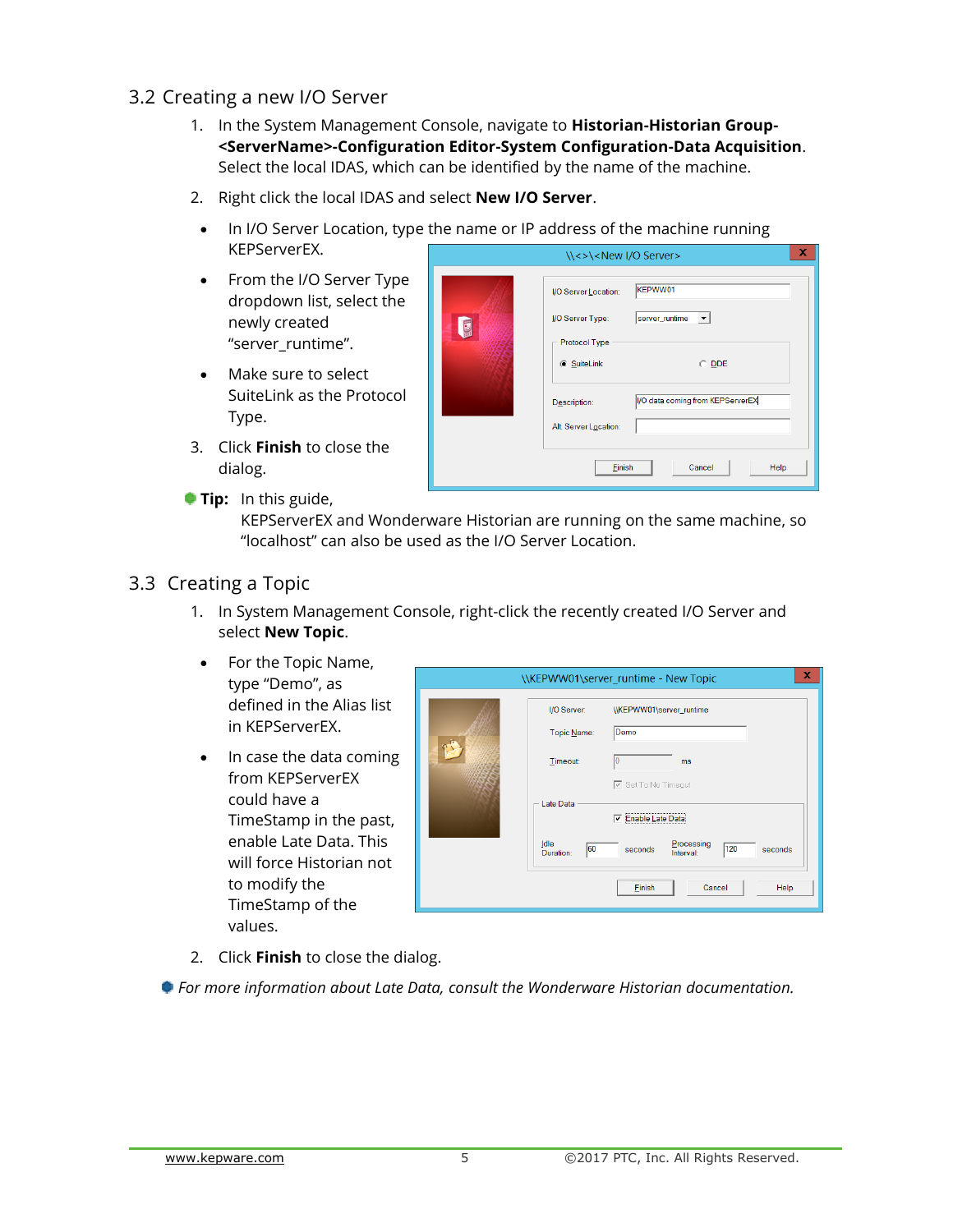#### 3.4 Adding Tags to Wonderware Historian

- 1. In System Management Console, right-click the recently created I/O Server and select **New Analog Tag**.
- 2. Enter a name for the Tag and click **Next**.
- 3. In the General dialog, select the Engineering Unit (if applicable) and both Minimum and Maximum values. Historian must be selected as the Current Editor. Click **Next** when done.

|                                                            | New Analog Tag KEPServerEX_Sine1 - General | x                            |
|------------------------------------------------------------|--------------------------------------------|------------------------------|
| Description:                                               | Sine from KEPServerEX                      |                              |
| <b>Engineering Unit</b>                                    | None<br>$\overline{\phantom{a}}$           | Interpolation Type           |
| Min. Value:                                                | $-40$<br>in EU                             | <b>C</b> Linear              |
| Max. Value:                                                | 40<br>in EU                                | Stair Step<br>System Default |
| <b>Current Editor</b><br><b>E</b> Historian                | $\bigcirc$ In Touch                        | Rollover Value: 0            |
| <back< th=""><th>Cancel<br/>Next</th><th>Help</th></back<> | Cancel<br>Next                             | Help                         |

4. In the Acquisition dialog, define the source of the tag to be historized. The first three fields are selected automatically but can be modified. For Item Name, enter the name of an existing Tag in KEPServerEX. Click **Next**.

|                                                                 | New Analog Tag KEPServerEX Sine1 - Acquisition                                         | x |
|-----------------------------------------------------------------|----------------------------------------------------------------------------------------|---|
| <b>Acquisition Type:</b>                                        | 1/0 Server Acquisition                                                                 |   |
| I/O Server:                                                     | \\KEPWW01\server_runtime<br>▼                                                          |   |
| Topic Name:                                                     | Demo                                                                                   |   |
| Item Name:                                                      | Sine1                                                                                  |   |
| Raw Type                                                        |                                                                                        |   |
| $\bigcirc$ Integer                                              | 32 Signed<br>Integer Size:<br>C Eloat<br>$\bigcirc$ Double<br>$\overline{\phantom{0}}$ |   |
| <b>Scaling</b>                                                  |                                                                                        |   |
| C Linear                                                        | 100<br> 0 <br>$\subseteq$ None<br>Min. Raw:<br>Max. Raw:                               |   |
|                                                                 |                                                                                        |   |
| <back< td=""><td>Cancel<br/>Help<br/>Next</td><td></td></back<> | Cancel<br>Help<br>Next                                                                 |   |

5. In the Storage dialog, define the Storage method for the Tag. Select **Forced** to make sure that all the values coming from KEPServerEX for this tag will be stored. For other options, refer to Wonderware Historian Documentation. Click **Finish** to close the dialog.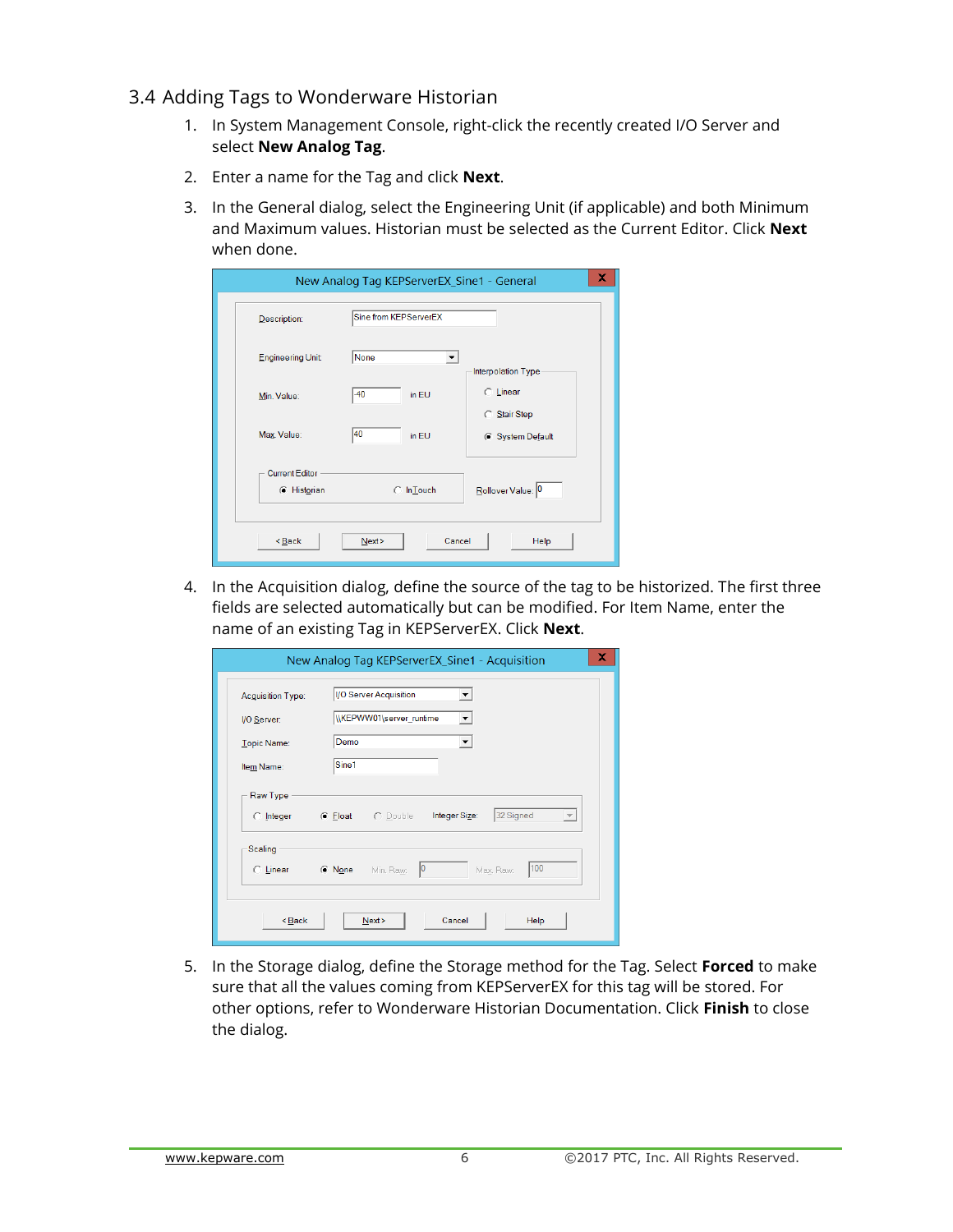|                                       | New Analog Tag KEPServerEX_Sine1 - Storage |                          |      |
|---------------------------------------|--------------------------------------------|--------------------------|------|
| <b>Storage Method</b><br>◯ Not Stored |                                            |                          |      |
| C Cyclic                              | 0 Seconds<br>Rate:                         | $\overline{\phantom{m}}$ |      |
| <b>Delta</b>                          |                                            |                          |      |
| C Forced                              |                                            |                          |      |
| Deadband                              |                                            | 0<br>Time:               | ms   |
| Time and Value                        |                                            | IC<br>Value:             | %EU  |
| C Swinging Door                       |                                            | 10<br>Rate:              | %    |
| $Back$                                | Einish<br>Cancel                           |                          | Help |

6. In the System Management Console, right-click any element of the Historian Configurator Editor and select **Commit Pending Changes**. This will validate and commit the newly created I/O Server Type, I/O Server, Topic, and Tag.



## <span id="page-8-0"></span>**4. Viewing Historized Values**

To view the historized values, open Microsoft SQL Server Management Studio and connect to the server running Wonderware Historian. Execute the following SQL query to get the stored values for the last 5 minutes for the Tag KEPServerEX\_Sine1.

SELECT History.TagName, DateTime, Value, Quality FROM History WHERE History.TagName = 'KEPServerEX\_Sine1' AND DateTime > DateAdd(mi,-5,GetDate())